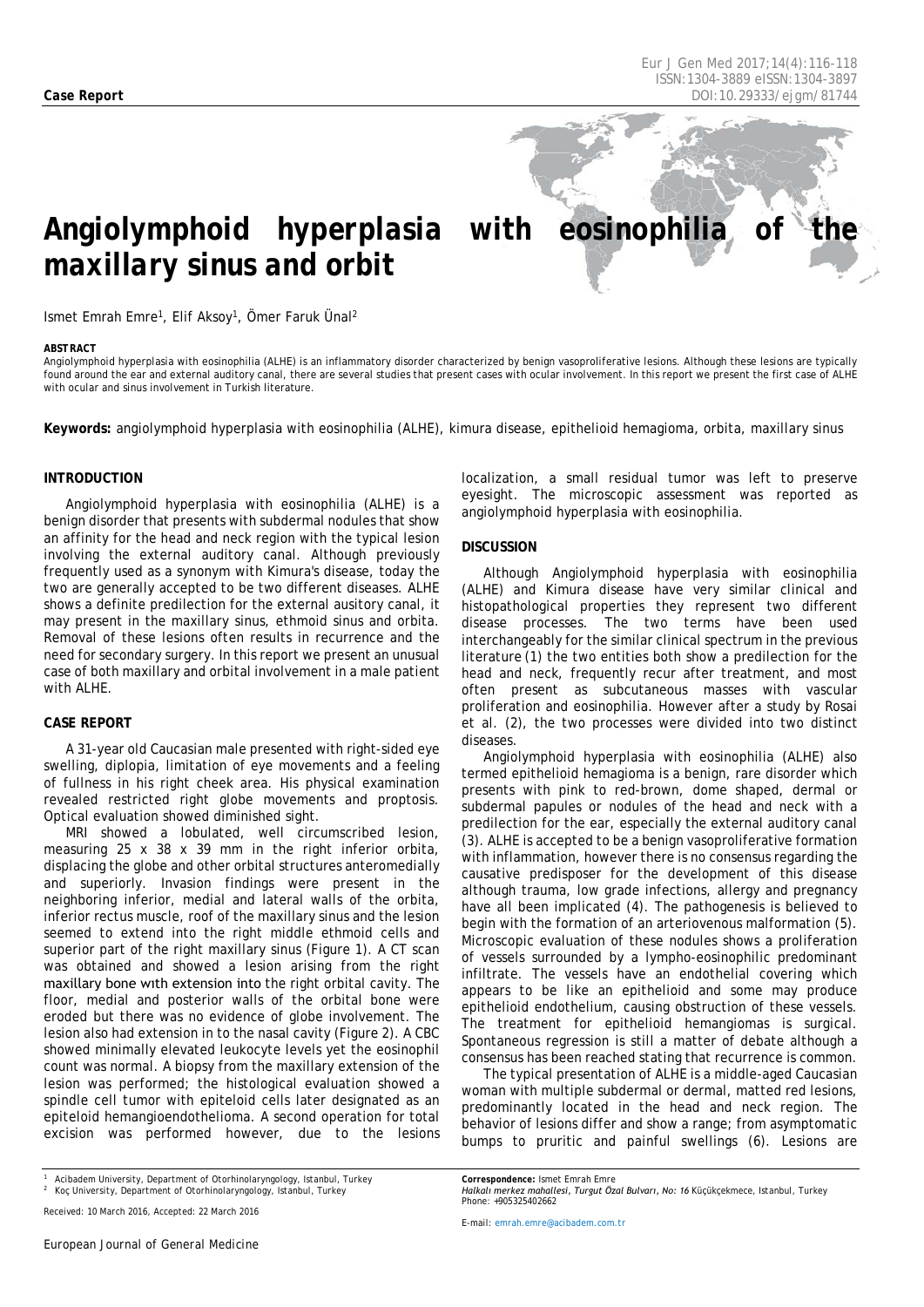

*and extension into the nasal cavity. Note the deplacement of the inferior and lateral rectus muscles. b: The lesion extending posteriorly and eroding the posterior maxillary wall together with the posterolateral orbital floor*

Kimura's disease is described as a chronic inflammatory disease that presents as deep, subcutaneous masses in the head and neck, especially around the ear and on the scalp. Involvement of salivary glands and lymph nodes is frequently seen and blood analysis shows increased levels of both immunoglobulin E (IgE) and peripheral blood eosinophilia (13). Microscopy shows lymphoid tissue with reactive follicular hyperplasia with deposits of eosinophilic proteinaceous



**Figure 1:** *a: Precontrast T1 weighted axial plane MR image depicts a well circumscribed lesion in the right orbita displacing the globe anteromedially. b: Postcontrast T1 weighted coronal plane MR image shows that the lesion enhances homogeneously. Globe is displaced superomedially and the lesion extends into the neighboring maxillary and* 

occasionally reported in different parts with the orbital tissues, parotid, chest and lingual mucosa being some of the areas presented (4, 7, 8, 9). Orbital involvement of ALHE is very rarely bilateral and is generally treated with surgery. Be it de-bulking or complete removal, several studies have shown that the lesions involute more rapidly when the lesion is excised (8, 10, 11). Other treatment modalities initiated in the treatment of ALHE are intralesional steriods, cryotherapy, cytotoxic drug injections, phototherapy, radiation therapy and alpha-2a interferon therapy (12).